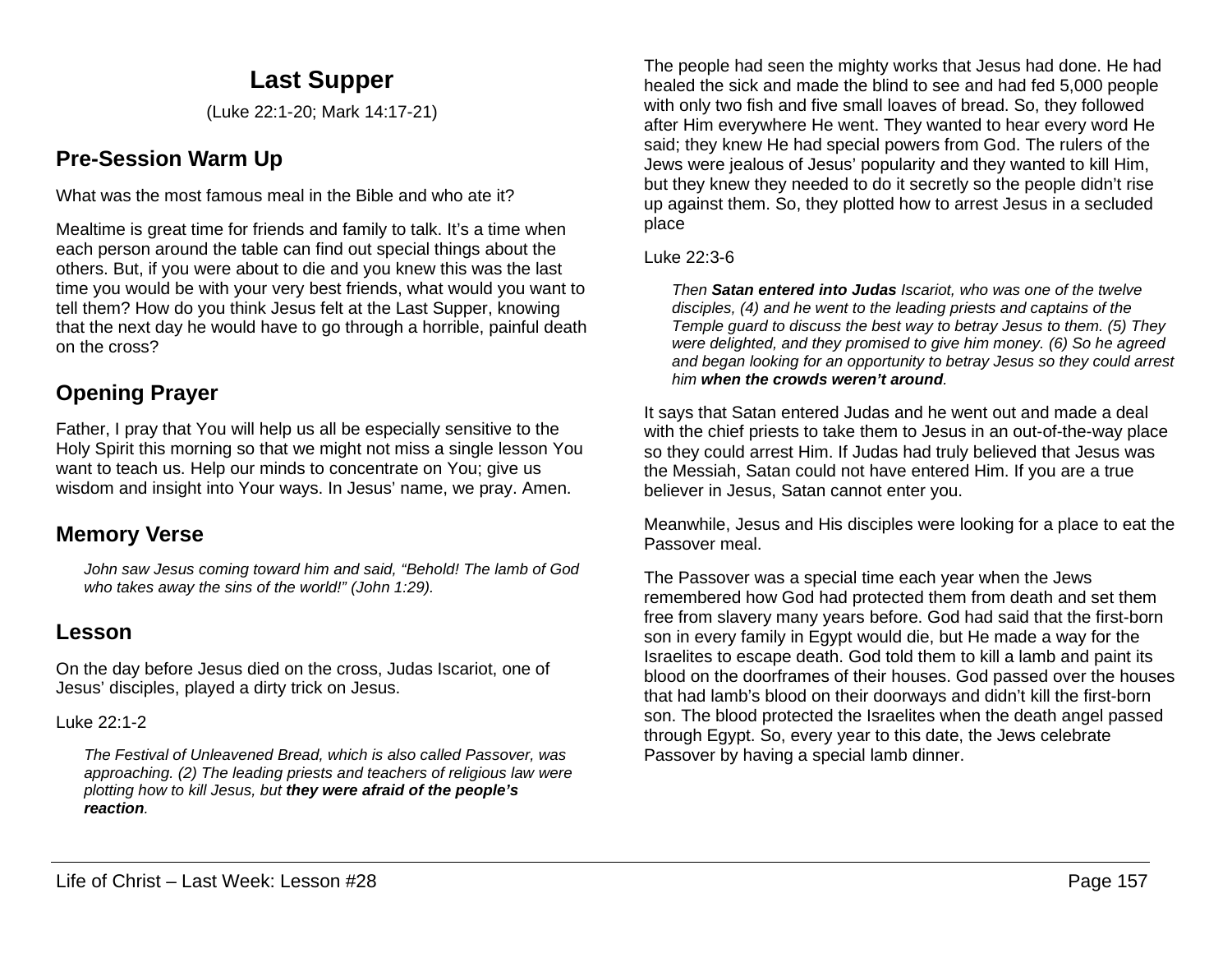#### Luke 22:7-8

*Now the Festival of Unleavened Bread arrived, when the Passover lamb is sacrificed. (8) Jesus sent Peter and John ahead and said, "Go and prepare the Passover meal, so we can eat it together."*

The Passover meal is very special. There are lots of things you have to prepare for the celebration: unleavened bread, bitter herbs, wine, saltwater, and other special foods. The disciples had to buy and prepare the lamb as well as.

So, Jesus sent Peter and John into the city to prepare the Passover meal.

#### Luke 22:9-13

*"Where do you want us to prepare it?" they asked him. (10) He replied, "As soon as you enter Jerusalem, a man carrying a pitcher of water will meet you. Follow him. At the house he enters, (11) say to the owner, 'The Teacher asks: Where is the guest room where I can eat the Passover meal with my disciples?' (12) He will take you upstairs to a large room that is already set up. That is where you should prepare our meal." (13) They went off to the city and found everything just as Jesus had said, and they prepared the Passover meal there.*

Jesus told Peter and John to look for a man carrying water. Ordinarily women, not men, went to the well and brought home the water. This man carrying the pitcher of water would have stood out in the crowd. So, it was easy for Peter and John to find the man who would lead them to the house. The owner of the house took the disciples to an upstairs room where they prepared for the Passover feast.

Luke 22:14

*When the time came, Jesus and the apostles sat down together at the table.* 

In Bible times, people did not sit at the table in chairs, like we do. They laid down on their left side and fed themselves with their right hand.

It was during this last supper Jesus had with His disciples that he established what we call the "Lord's Supper" or communion. We do it as a way to remember His death.

Luke 22:15-16

*Jesus said, "I have been very eager to eat this Passover meal with you before my suffering begins. (16) For I tell you now that I won't eat this meal again until its meaning is fulfilled in the Kingdom of God."*

Jesus was anxious to eat this Passover meal with His disciples because He had an important lesson He wanted to teach them. In fact, He planned to demonstrate this lesson as they ate their meal. He said He wanted to teach them this lesson before His suffering began and that the meaning of the lesson would not be clear to them until it was "*fulfilled in the Kingdom of God*" (After His death.)

At that, Jesus asked the disciples to eat broken bread and drink wine in remembrance of Him.

Luke 22:17-20

*Then he took a cup of wine and gave thanks to God for it. Then he said, "Take this and share it among yourselves. (18) For I will not drink wine again until the Kingdom of God has come." (19) He took some bread and gave thanks to God for it. Then he broke it in pieces and gave it to the disciples, saying, "This is my body, which is given for you. Do this in remembrance of me." (20) After supper he took another cup of wine and said, "This cup is the new covenant between God and his people—an agreement confirmed with my blood, which is poured out as a sacrifice for you.*

Jesus said, "**This cup is the new covenant**". A covenant is an agreement or a deal.

Before Jesus came to earth as a man, God agreed to forgive people's sins if they brought animals for the priests to sacrifice. God wanted the people to know that without the shedding of blood there was no forgiveness of sins (Heb 9:22). But animal blood did not remove sins permanently. That's why Jesus came.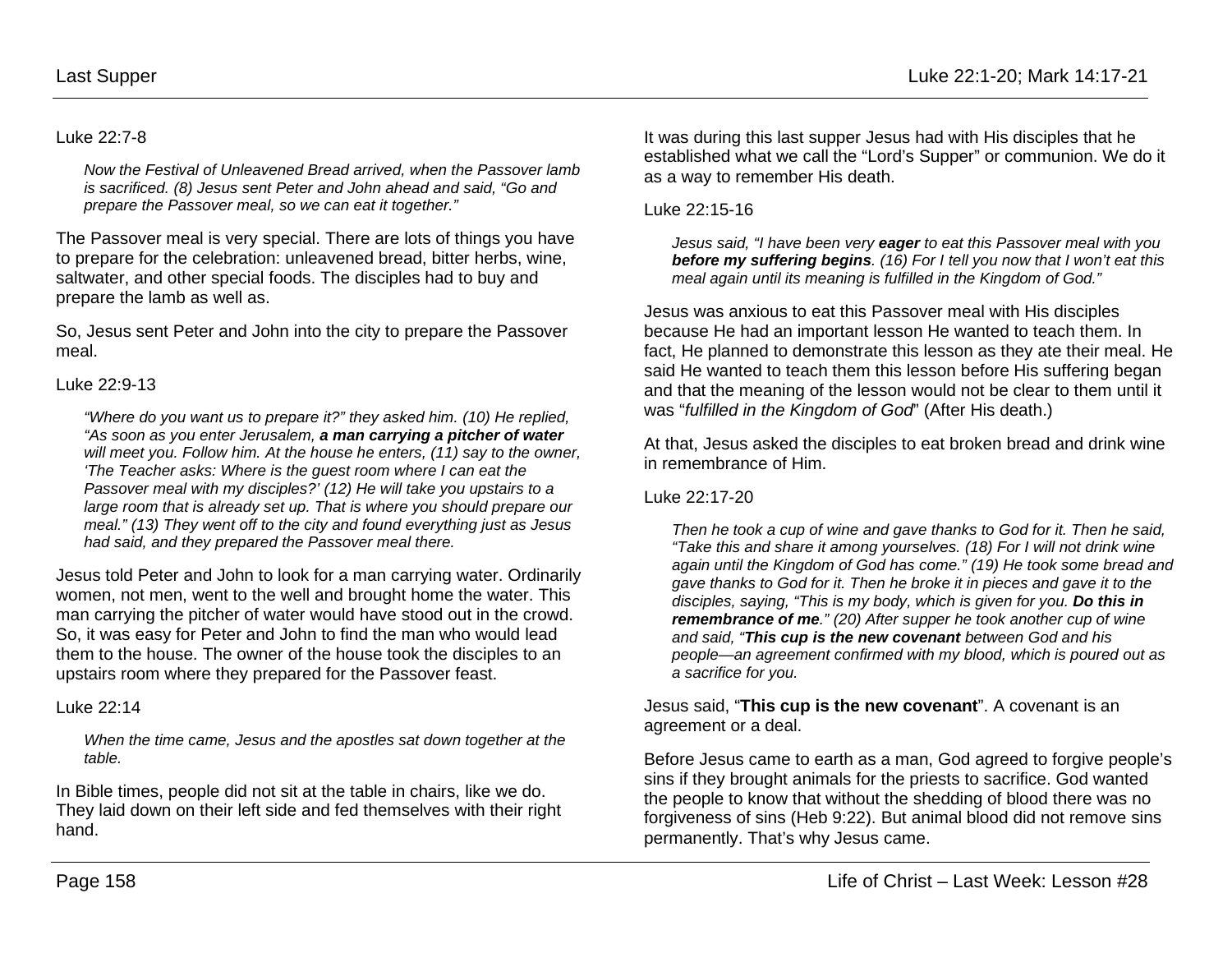Jesus came to establish the New Covenant, the new deal. Only God can truly forgive sin. After He came and died on the cross, it was no longer necessary for the people to sacrifice animals. His death was the final, perfect sacrifice.

God said all sin must be punished (Eze 18:20). Jesus took the punishment that we deserve. He died in our place. Because He is God, His blood fully removes the sins of all who put their faith in Him. That's why when John the Baptist saw Jesus coming to be baptized, he said, "*Behold! The lamb of God who takes away the sins of the world*." (John 1:29).

Jesus shed His blood for us on the cross and now we may live in heaven with Him. By having the Lord's Supper together, we remember Jesus' death on the cross. As we eat the bread and drink the wine, we should quietly recall Jesus' death and express our thanks to God for His wonderful plan of salvation. This strengthens our faith.

While they were eating their last supper together, Jesus tells the disciples a shocking thing.

#### Mark 14:17-21

*In the evening Jesus arrived with the Twelve. (18) As they were at the table eating, Jesus said, "I tell you the truth, one of you eating with me here will betray me." (19) Greatly distressed, each one asked in turn, "Am I the one?" (20) He replied, "It is one of you twelve who is eating from this bowl with me. (21) For the Son of Man must die, as the Scriptures declared long ago. But how terrible it will be for the one who betrays him. It would be far better for that man if he had never been born!"*

Judas, the very man who would betray Jesus, was at the table with the others. Judas had already determined to betray Jesus, but in coldblooded hypocrisy he shared the fellowship of this meal.

This is shocking! Yet we can be guilty of this same sort of sin. You and I can *say* we are Christians and that Jesus is our Lord and Savior. We can go to church and look good among the other Christians. But,

if we live a two-faced life, acting as a true Christian at church, but acting like a non-Christian when we're not at church, we are dishonoring Jesus.

So, I ask you, do your thoughts, or words, or actions ever dishonor the Lord? Have you ever cheated in a game or said a bad word? Or, have you ever talked rudely to your mother, or been disobedient to your dad? Have you ever kept your faith in Jesus a secret when you're with your worldly friends?

You know that people will know by the way you live your life if you are truly a follower of Jesus.

### **Closing Prayer**

Father, make our witness to our friends a bold one. Help us to walk our talk. Change our minds and hearts so that we are true followers in You. We never want to dishonor You. In Jesus' name, Amen.

### **Learning Activities**

### **Activity**

Have communion together with your class. Read the passage from 1 Corinthians 11:23b – 26 as you take the elements.

### **Game Center**

Use the following review questions in a game of your choice:

- 1. What dirty trick did Judas play on Jesus the night before His death? (He made a deal with the chief priests to betray Jesus for 30 pieces of silver.)
- 2. When Jesus sent Peter and John off to find a place for them to have the Passover meal, what was the unusual way they found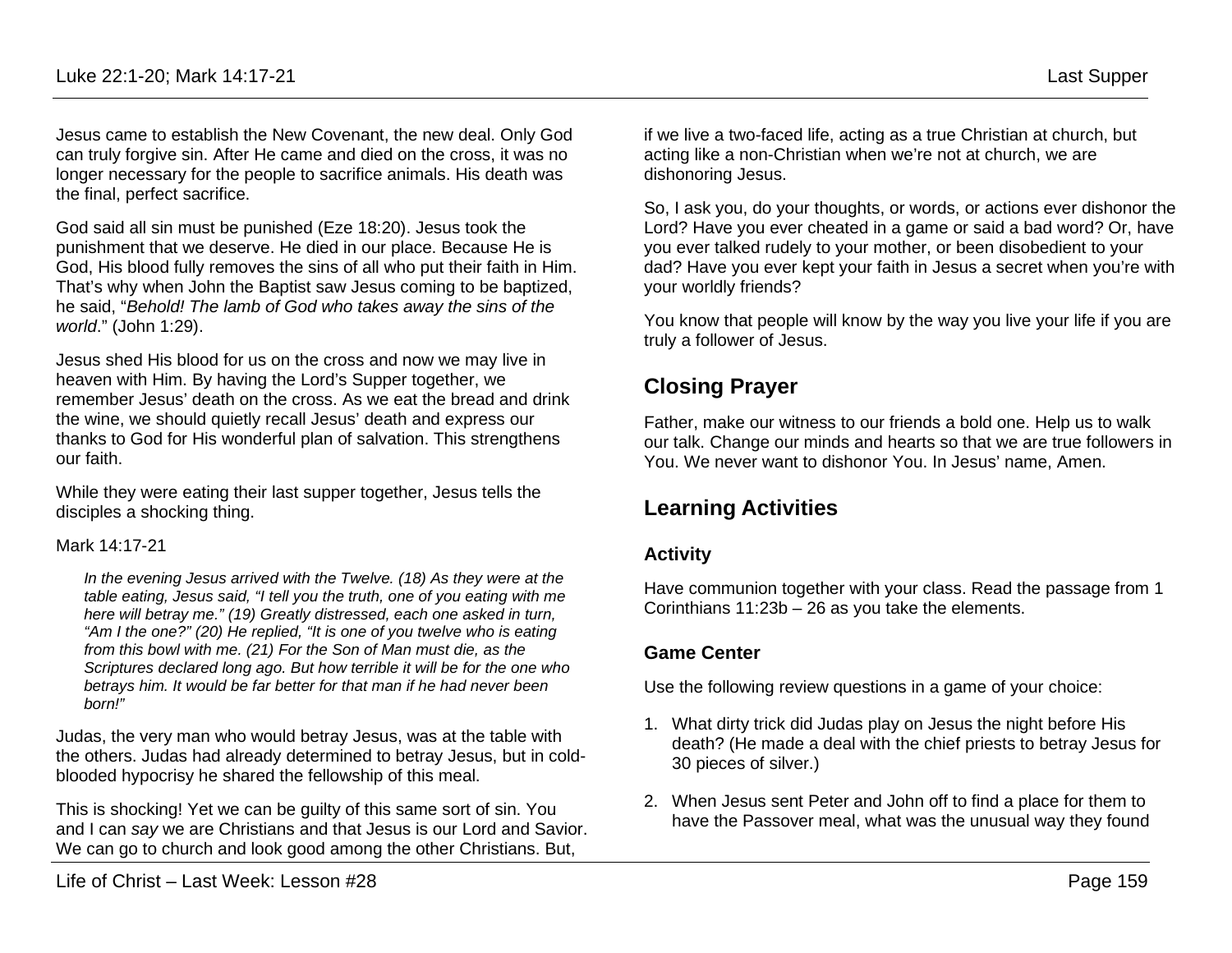the upper room? (They followed a man carrying a pitcher of water to a guest room.)

- 3. What did Jesus do during the Last Supper that we repeat. (Jesus instituted the "Lord's Supper." We do it in remembrance of what He did for us on the cross.)
- 4. How many disciples were at the Last Supper? (12)
- 5. What did Jesus do before they ate? (Gave thanks.)
- 6. What did Jesus call the bread that He served? (His body broken for us.)
- 7. What did Jesus call the wine that He served? (His blood, shed for us.)
- 8. In our memory verse, why did John say that Jesus was the "*lamb of God*"? (Because He took our place on the cross. We deserve to die, but His blood was shed for us so we don't have to die an eternal death. We can now live forever in the presence of God.)
- 9. What shocking thing did Jesus tell His disciples while they were eating dinner? (That one of the 12 disciples was going to betray Him.)
- 10. Can you think of any way that you might betray the Lord Jesus? (By keeping our faith in Him a secret when we're with our worldly friends.)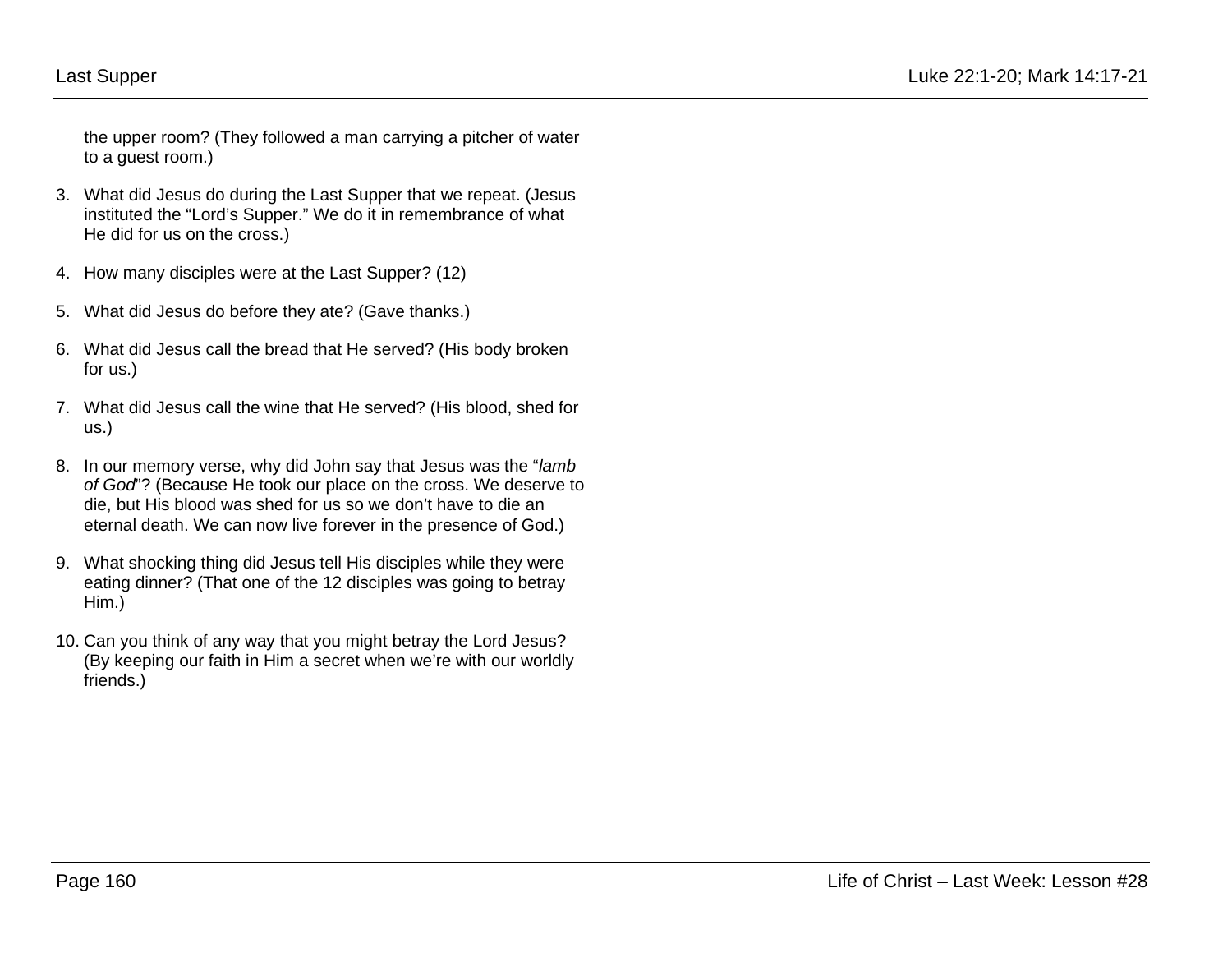

What Jewish feast did the Last Supper observe? (Matthew 26:18) တဲ